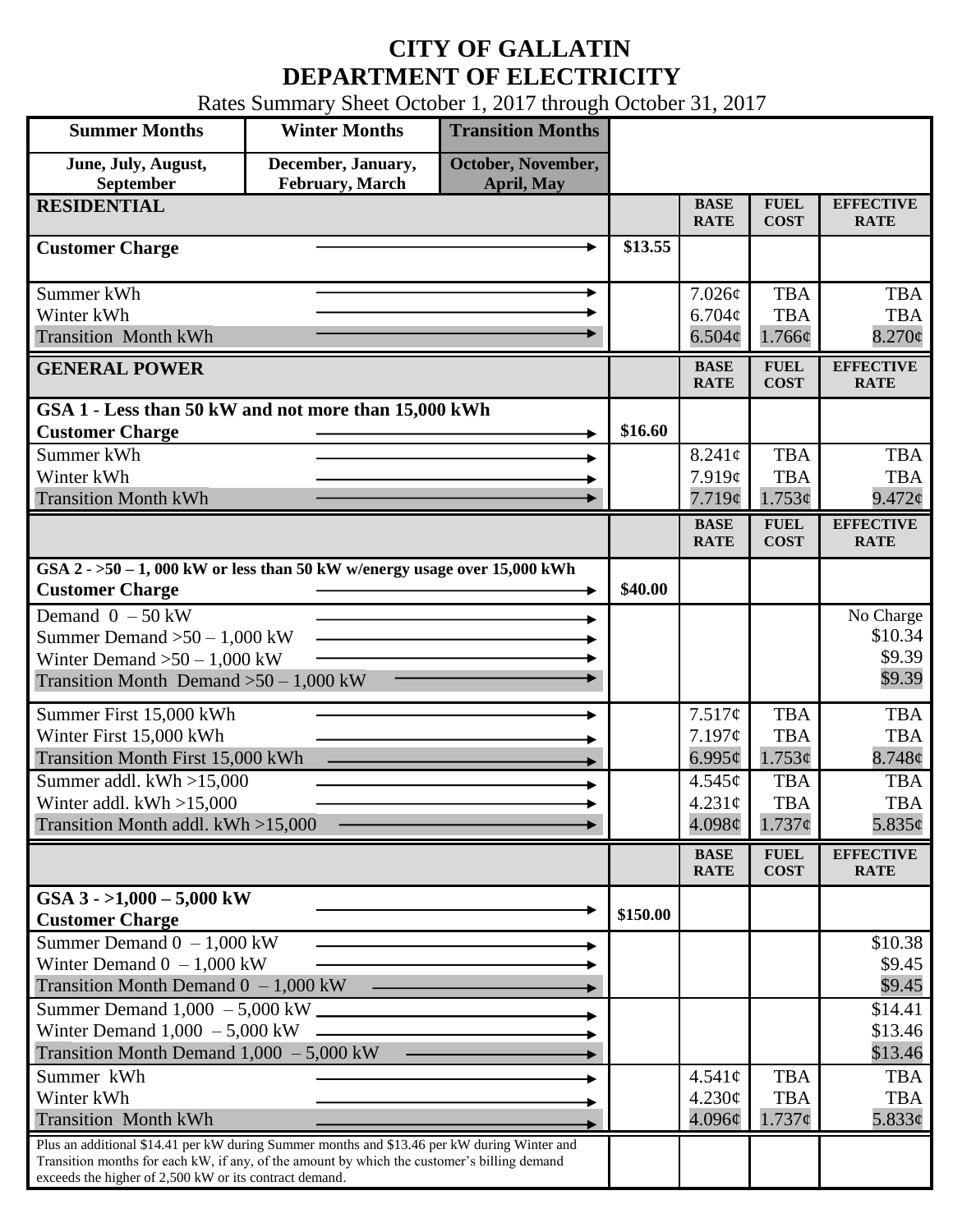## **Summer Months Winter Months Transition Months June, July, August, December, January, October, November, September February, March April, May GENERAL POWER CONTINUE BASE FUEL EFFECTIVE RATE COST RATE GSB Demands from 5,001 – 15,000 kW Customer Charge 2014 Customer Charge** 201500 Onpeak Summer Demand 5,000 – 15,000 kW \$10.61 Onpeak Winter Demand 5,000 – 15,000 kW \$9.67 ь Onpeak Transition Month Demand 5,000 – 15,000 kW \$9.67 **Offpeak Excess of Contract Demand** Summer \$10.61 Winter \$9.67 \$9.67 Transition Max Demand  $\qquad \qquad \longrightarrow \qquad$  \$5.09 Onpeak Summer kWh 7.501¢ TBA TBA Onpeak Winter kWh 6.390¢ TBA **TBA** OnpeakTransition Month kWh 1.706¢ 5.036¢ 6.742¢ Offpeak Summer kWh First 200 HUD TBA **TBA** ь 5.066¢ Offpeak Summer kWh Next 200 HUD  $0.542\epsilon$ TBA TBA Additional HUD  $0.208\mathcal{C}$ TBA TBA Offpeak Winter kWh First 200 HUD 5.282¢ TBA TBA Offpeak Winter kWh Next 200 HUD  $0.542\text{c}$ TBA **TBA** Additional HUD TBA  $0.208<sub>c</sub>$ TBA Offpeak Transition kWh First 200 HUD 5.036¢ 1.706¢ 6.742¢ Offpeak Transition kWh Next 200 HUD 1.706¢  $0.542\mathcal{C}$ 2.248¢ 1.706¢ 1.914¢ Additional HUD 0.208**¢ FUEL BASE EFFECTIVE RATE COST RATE MSB Demands greater than 5,000 kW** Customer Charge  $\qquad \qquad \longrightarrow \qquad \qquad$  \$1,500 Onpeak Summer Demand >5,000 \$9.97 Onpeak Winter Demand >5,000 \$9.04 Onpeak Transition Month Demand >5,000 \$9.04 Max Demand  $\sim$   $\sim$  \$2.18 **Offpeak Excess of Contract Demand** Summer \$9.97 Winter \$9.04 Transition \$9.04 Onpeak Summer kWh TBA TBA 5.618¢ Onpeak Winter kWh 4.508¢ TBA TBA Onpeak Transition Month kWh 3.487¢ 1.706¢ 5.193¢ Offpeak Summer kWh First 200 HUD TBA 3.184¢ **TBA** Offpeak Summer kWh Next 200 HUD  $0.292\text{c}$ TBA TBA Additional HUD TBA TBA  $0.044\mathcal{C}$ Offpeak Winter kWh First 200 HUD  $3.403<sub>c</sub>$ TBA TBA Offpeak Winter kWh Next 200 HUD  $0.292\text{c}$ **TBA TBA** Additional HUD  $0.044c$ TBA TBA Offpeak Transition kWh First 200 HUD  $3.487¢$ 1.706¢ 5.193¢ Offpeak Transition kWh Next 200 HUD  $0.292<sub>\mathcal{C}</sub>$ 1.706¢ 1.998¢ Additional HUD  $0.044\mathcal{C}$ 1.706¢ 1.750¢

## **Page 2 - Rates Summary Sheet October 1, 2017 through October 31, 2017**